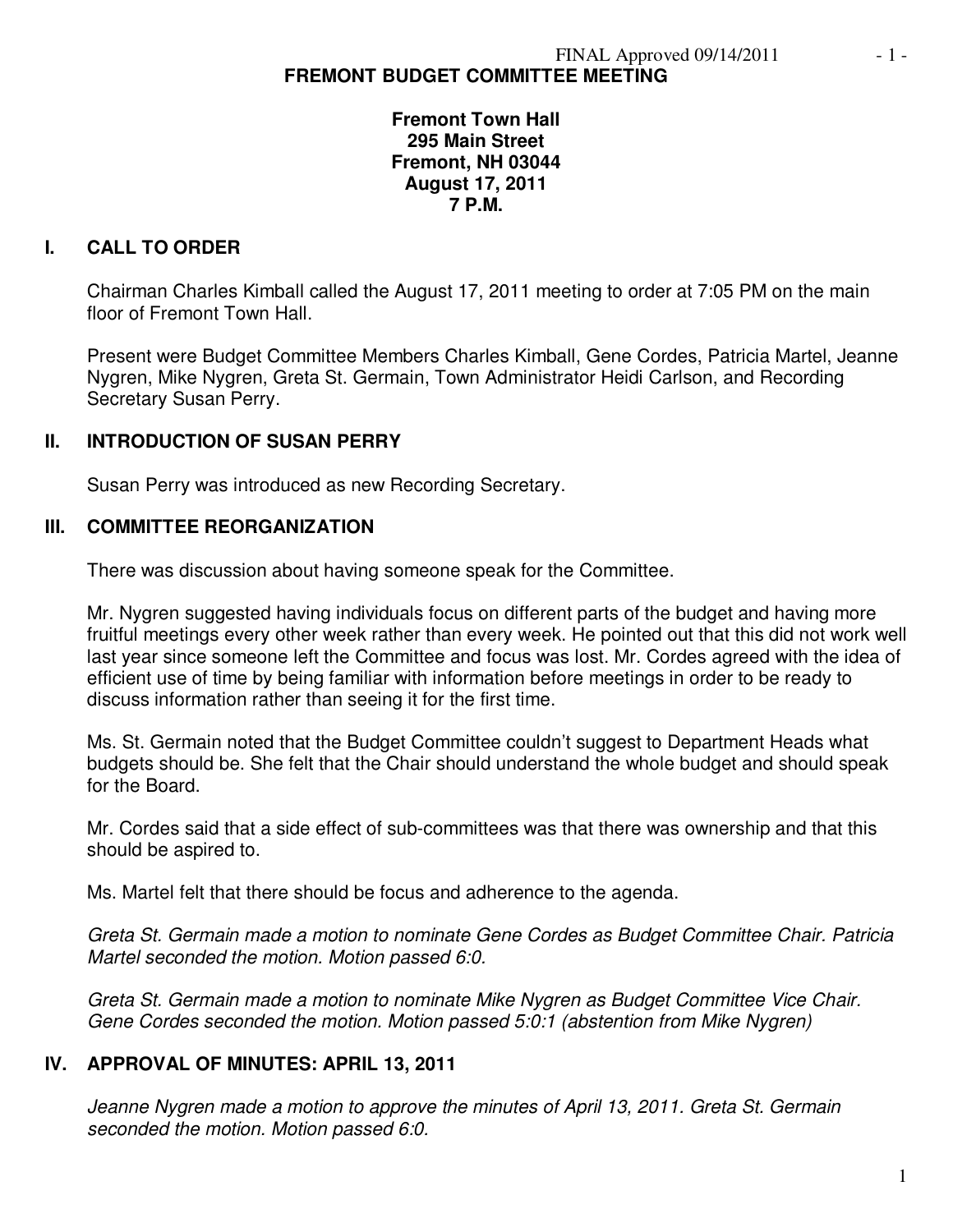## **V. SCHOOL**

## A. REVIEW OF SCHOOL DISTRICT BUDGET REPORTS (JUNE UNAUDITED REPORT DISTRIBUTED TO MEMBERS)

Mr. Nygren said that this year's moneys are the same as last year's for the school, therefore, they would have to see what the School Department did and how they proposed spending the same amount of money for this year.

Ms. St. Germain felt that the School District budget would be fiscally responsible this year.

Ms. Martel noted that Bonnie Sandstrom has been noting where line item transfers came from (descriptions of transfers). Mr. Kimball said that was what he wanted. Mr. Nygren suggested having more description of unanticipated costs. Mr. Cordes wondered if they could have a date when that was done (e.g. April or August).

Mr. Cordes said he would request that the School Board send the Budget Committee the 2011-12 budget allocations. He will express that the Budget Committee members are pleased with the descriptions in the budget but would also prefer to have negative and positive numbers regarding transfers. The members agreed.

### **VI. TOWN**

## A. REVIEW OF QUARTERLY REPORT (INCLUDING TRENDING THROUGH JULY)

Ms. Carlson spoke about printing issues she had with the Cash vs. Accrual program but noted it was now up to date.

Mr. Nygren spoke about discrepancies in recorded police patrol hours and wages. There was discussion that included there being a third payroll twice a year and budget reporting system differences between Departments.

Mr. Cordes suggested that Budget Committee budget questions should be streamlined so as to not create a lot of work for people getting the information for them.

Mr. Nygren had emailed Police Chief Janvrin between April and August (when the Budget Committee did not meet) because he thought the budget line was over the trend. Ms. St. Germain thought that Mr. Nygren should have alerted the whole Committee about the request. Mr. Nygren agreed and said he would do that in the future.

Mr. Nygren said he would forward the Jan- April 2011 IMC to Ms. Carlson.

There was discussion about the benefit of having Department Heads present budgets to the Budget Committee if they would like to.

There was discussion about not seeing Department budgets until Selectmen recommendations come in. Mr. Nygren suggested that the Budget Committee get Department budgets at the same time as the Selectmen do even if they would not have Selectmen input yet. He felt that the line items would still be the same and this would give more time for the Budget Committee members to look at Department budgets and review